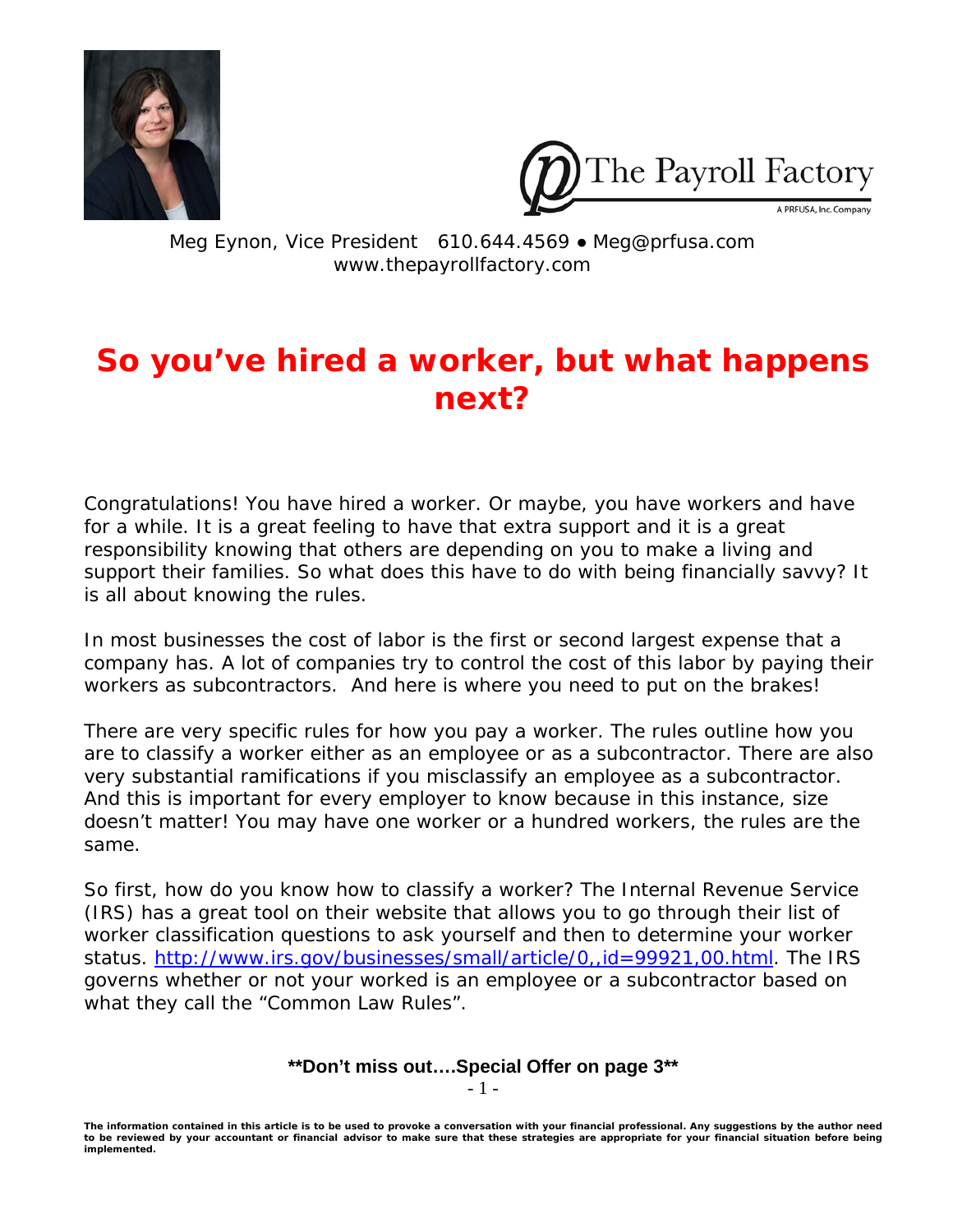The Common law rules basically ask you, who has the direction and control over the worker? Some sample questions are:

Is worker required to comply with instructions? Does worker need to be trained? Are worker's tasks integrated into normal business operations? Does the worker have a continuing relationship with the hiring firm? Are worker's hours set by the hiring firm? Is work performed on the hiring firm's premises? Is the worker required to submit regular oral or written reports? Is the worker's payment based on time spent instead of by the job? Does the hiring firm furnish tools, materials and other equipment?

If you answered yes to a majority of these questions then you have a "Common Law Employee" according to the IRS. Typically if your classification of a subcontractor is challenged the court will look at who has the right to control the worker. If you tell your worker what to do, when to do it, how to do it and they use your equipment or facilities to do it then under the rules of direction and control, you have an employee not a subcontractor.

When a worker is misclassified as a subcontractor when they should be an employee there can be substantial ramifications. The first of which is the audit process. There are several agencies that can audit you for employee classification: The IRS, your State revenue department, your State unemployment agency, your Worker's Compensation Company to name a few.

And right at this point I know some are thinking, "not me, they would never audit me, I am under their radar"….but you are not. Audits get triggered in several was but the most common is by one of your workers. If a misclassified subcontractor gets hurt, they may look for Worker's Compensation. This would trigger an audit. If you fire a misclassified subcontractor, they may try to collect unemployment. This would trigger an audit. There are more ways audits get triggered, but this appears to be the most common.

So what happens next? You would have to go through an audit process. This means that you are going to pay out of pocket to have a CPA or your attorney represent you through an audit. If all goes well, the only expense you incur is their billable time. However, if it is discovered that you have misclassified a worker as a subcontractor, the financial ramifications can be substantial.

When the IRS deems that a company has misclassified a worker as a subcontractor they do not go back to the employee and ask them to pay the tax; they go back to the company that misclassified the employee in the first place. So in an IRS audit if your worker is found to be misclassified you will pay the employees' taxes, the

## **\*\*Don't miss out….Special Offer on page 3\*\***

- 2 -

*The information contained in this article is to be used to provoke a conversation with your financial professional. Any suggestions by the author need to be reviewed by your accountant or financial advisor to make sure that these strategies are appropriate for your financial situation before being implemented.*